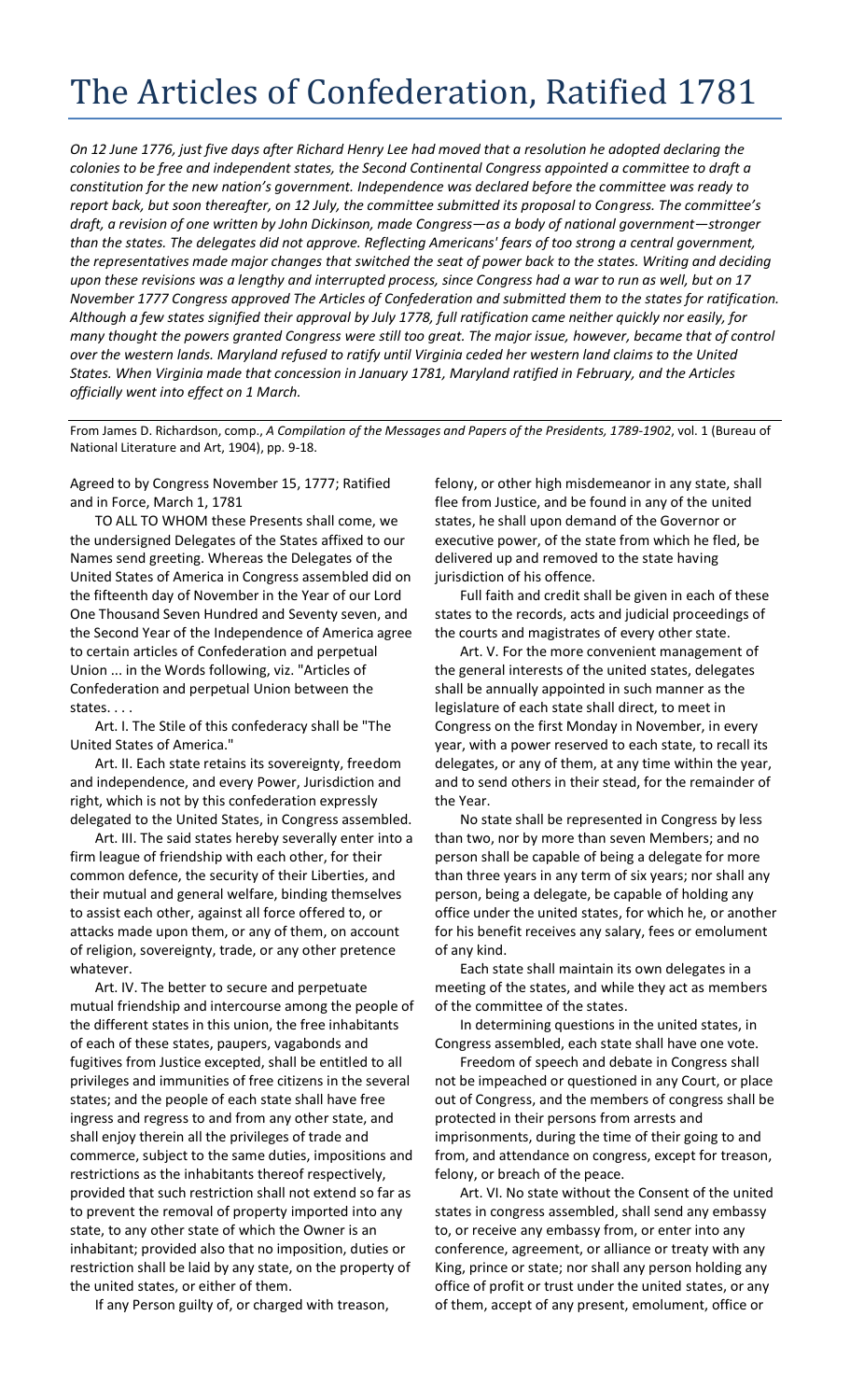title of any kind whatever from any king, prince or foreign state; nor shall the united states in congress assembled, or any of them, grant any title of nobility.

No two or more states shall enter into any treaty, confederation or. alliance whatever between them, without the consent of the united states in congress assembled, specifying accurately the purposes for which the same is to be entered into, and how long it shall continue.

No state shall lay any imposts or duties, which may interfere with any stipulations in treaties, entered into by the united states in congress assembled, with any king, prince or state, in pursuance of any treaties already proposed by congress, to the courts of France and Spain.

No vessels of war shall be kept up in time of peace by any state, except such number only, as shall be deemed necessary by the united states in congress assembled, for the defence of such state, or its trade; nor shall any body of forces be kept up by any state, in time of peace, except such number only as in the judgment of the united states, in congress assembled, shall be deemed requisite to garrison the forts necessary for the defence of such state; but every state shall always keep up a well regulated and disciplined militia, sufficiently armed and accoutred, and shall provide and constantly have ready for use, in public stores, a due number of field pieces and tents, and a proper quantity of arms, ammunition and camp equipage.

No state shall engage in any war without the consent of the united states in congress assembled, unless such state be actually invaded by enemies, or shall have received certain advice of a resolution being formed by some nation of Indians to invade such state, and the danger is so imminent as not to admit of a delay, till the united states in congress assembled can be consulted: nor shall any state grant commissions to any ships or vessels of war, nor letters of marque or reprisal, except it be after a declaration of war by the united states in congress assembled, and then only against the kingdom or state and the subjects thereof, against which war has been so declared, and under such regulations as shall be established by the united states in congress assembled, unless such state be infested by pirates, in which case vessels of war may be fitted out for that occasion, and kept so long as the danger shall continue, or until the united states in congress assembled shall determine otherwise. . . .

Art. VIII. All charges of war, and all other ex-pences that shall be incurred for the common defence or general welfare, and allowed by the united states in congress assembled, shall be defrayed out of a common treasury, which shall be supplied by the several states, . . .

Art. IX. The united states in congress assembled, shall have the sole and exclusive right and power of determining on peace and war, except in the cases mentioned in the sixth article—of sending and receiving ambassadors—entering into treaties and alliances, provided that no treaty of commerce shall be made whereby the legislative power of the respective states shall be restrained from imposing such imposts and duties on foreigners, as their own people are subjected to, or from prohibiting the exportation or importation of any species of goods or commodities whatsoever—of establishing rules for deciding in all

cases, what captures on land or water shall be legal, and in what manner prizes taken by land or naval forces in the service of the united states shall be divided or appropriated.—of granting letters of marque and reprisal in times of peace—appointing courts for the trial of piracies and felonies committed on the high seas and establishing courts for receiving and determining finally appeals in all cases of captures, provided that no member of congress shall be appointed a judge of any of the said courts.

The united states in congress assembled shall also be the last resort on appeal in all disputes and differences now subsisting or that hereafter may arise between two or more states concerning boundary, jurisdiction or any other cause whatever; which authority shall always be exercised in the manner following. . . .

The united states in congress assembled shall also have the sole and exclusive right and power of regulating the alloy and value of coin struck by their own authority, or by that of the respective states—fixing the standard of weights and measures throughout the united states.—regulating the trade and managing all affairs with the Indians, not members of any of the states, provided that the legislative right of any state within its own limits be not infringed or violated—establishing and regulating post-offices from one state to another, throughout all the united states, and exacting such postage on the papers passing thro' the same as may be requisite to defray the expences of the said office—appointing all officers of the land forces, in the service of the united states, excepting regimental officers.—appointing all the officers of the naval forces, and commissioning all officers whatever in the service of the united states—making rules for the government and regulation of the said land and naval forces, and directing their operations.

The united states in congress assembled shall have authority to appoint a committee, to sit in the recess of congress, to be denominated "A Committee of the States," and to consist of one delegate from each state; and to appoint such other committees and civil officers as may be necessary for managing the general affairs of the united states under their direction—to appoint one of their number to preside, provided that no person be allowed to serve in the office of president more than one year in any term of three years; to ascertain the necessary sums of Money to be raised for the service of the united states, and to appropriate and apply the same for defraying the public expences— to borrow money, or emit bills on the credit of the united states, transmitting every half year to the respective states an account of the sums of money so borrowed or emitted,—to build and equip a navy—to agree upon the number of land forces, and to make requisitions from each state for its quota, in proportion to the number of white inhabitants in such state; which requisition shall be binding, and thereupon the legislature of each state shall appoint the regimental officers, raise the men and cloath, arm and equip them in a soldier like manner, at the expence of the united states, and the officers and men so cloathed, armed and equipped shall march to the place appointed, and within the time agreed on by the united states in congress assembled: ...

The united states in congress assembled shall never engage in a war, nor grant letters of marque and